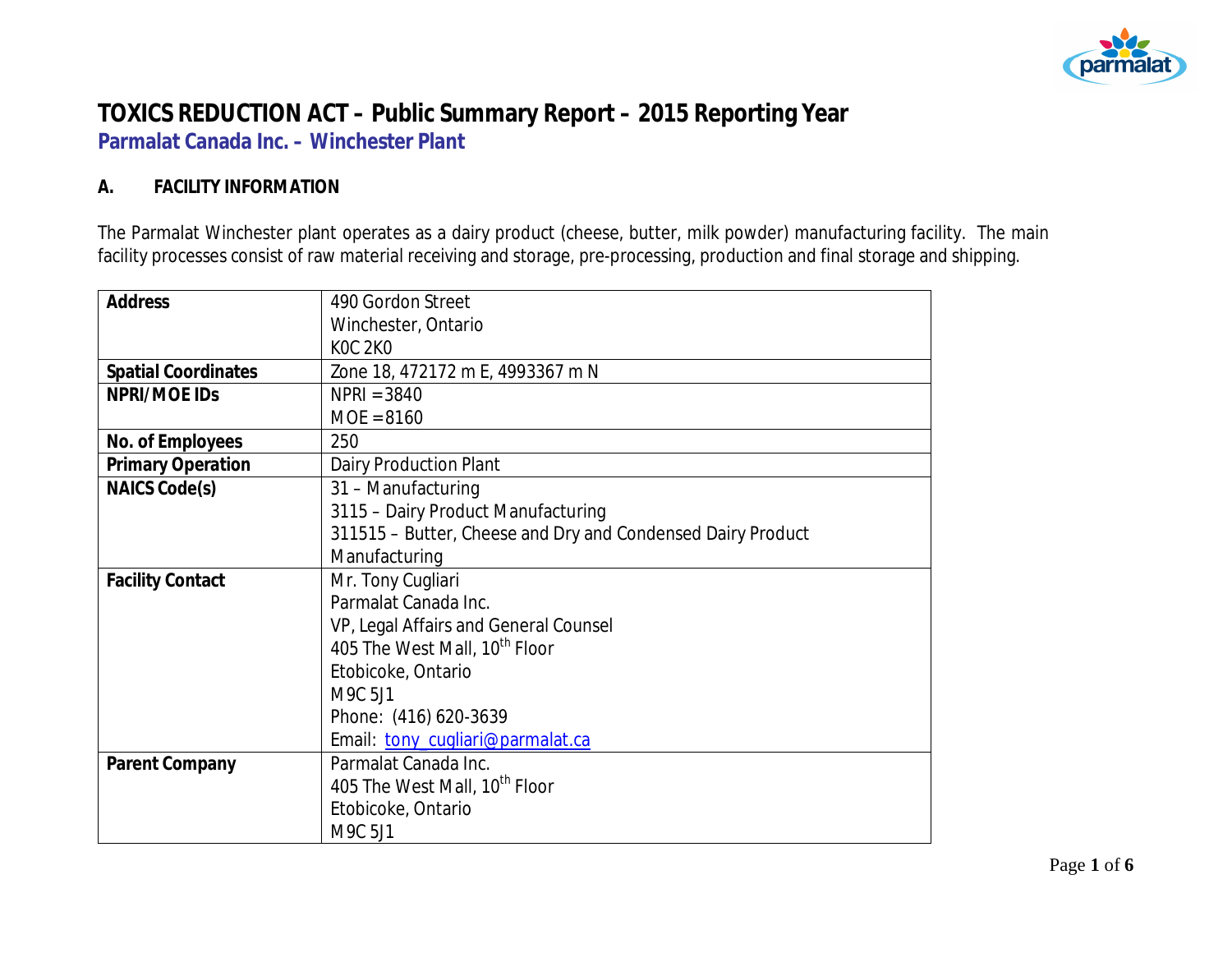

### **B. TOXIC SUBSTANCE ACCOUNTING**

| <b>Substances Reported</b>    | CAS#      | Primary Use/Source                                   |
|-------------------------------|-----------|------------------------------------------------------|
| <b>NPRI Part 1 Substances</b> |           |                                                      |
| Nitric acid                   | 7697-37-2 | Clean-in-place chemicals                             |
| Sulphuric acid                | 7664-93-9 | Wastewater treatment                                 |
| Total ammonia                 | ΝA        | Control culture growth in product                    |
| Total phosphorus              | ΝA        | Effluent discharges to wastewater<br>treatment plant |
| $PM_{10}$                     | ΝA        | Pollution control devices, fuel<br>combustion        |
| PM <sub>2.5</sub>             | ΝA        | Pollution control devices, fuel<br>combustion        |

## **Accounting Details**

|                              | <b>Accounting Quantities</b> |                 |                          |           |                         |
|------------------------------|------------------------------|-----------------|--------------------------|-----------|-------------------------|
| Substance/Category           | 2014                         | 2015            | <b>Annual Comparison</b> |           | Reason for Change       |
|                              | (tonne)                      | (tonne)         | (tonne)                  | (%)       |                         |
| Nitric acid                  |                              |                 |                          |           |                         |
| Used                         | $>100$ to 1,000              | $>100$ to 1,000 | $(+) > 10$ to            | $(+)3.16$ | Increase in production. |
|                              |                              |                 | 100                      |           |                         |
| Created                      | $\overline{0}$               |                 | 0                        | $\Omega$  | n/a                     |
| <b>Contained in Product</b>  | $\overline{0}$               |                 | 0                        | $\Omega$  | n/a                     |
| Released to Air              | $\overline{0}$               | $\overline{0}$  | $\overline{0}$           | $\Omega$  | n/a                     |
| <b>Released to Water</b>     | $\overline{0}$               | $\Omega$        | $\Omega$                 | $\Omega$  | n/a                     |
| <b>Transfer for Disposal</b> | $\overline{0}$               | 0               | $\overline{0}$           | $\Omega$  | n/a                     |
| Transfer for Recycle         | $\overline{0}$               | 0               | 0                        | $\Omega$  | n/a                     |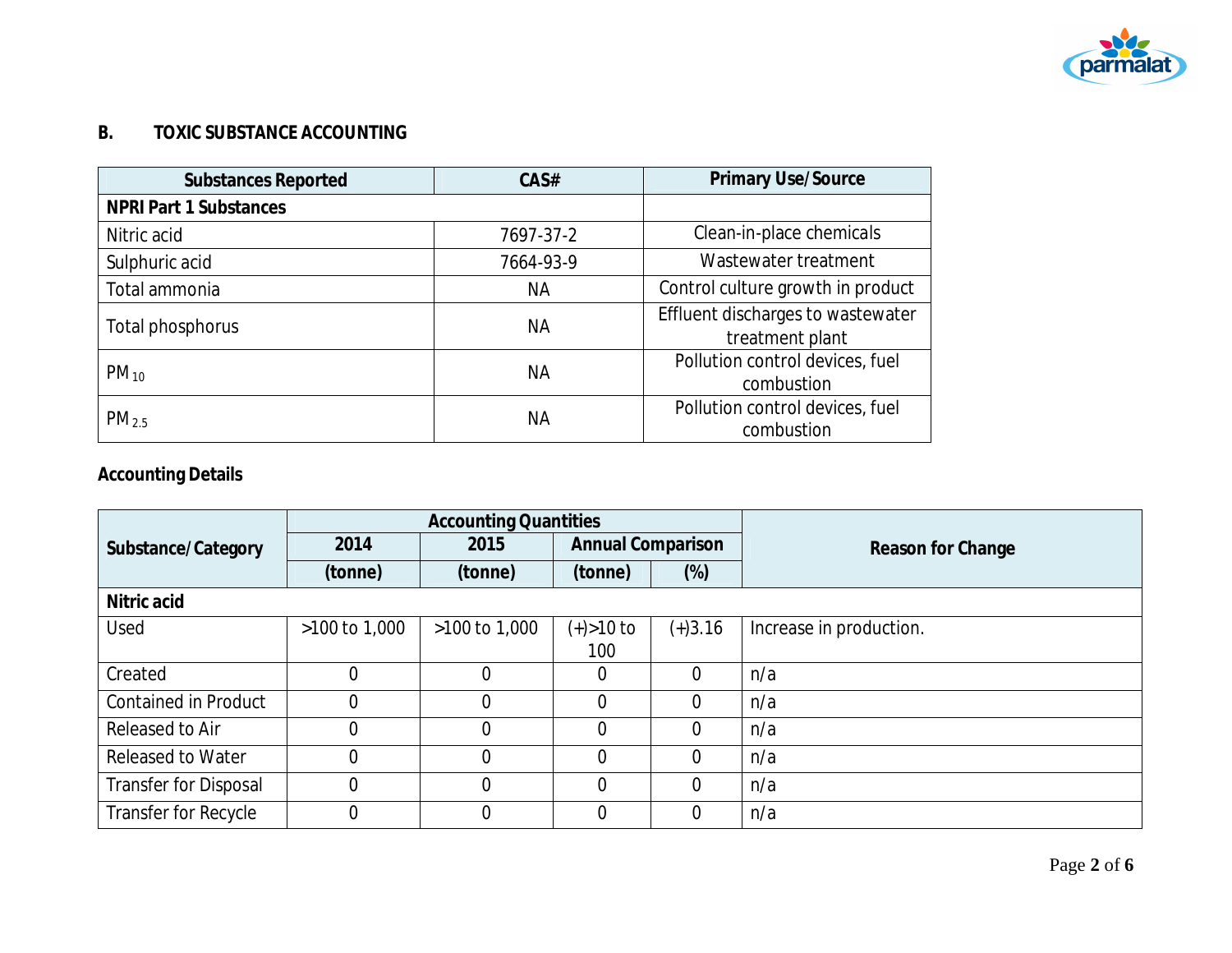

|                              | <b>Accounting Quantities</b> |                |                          |                |                                                    |
|------------------------------|------------------------------|----------------|--------------------------|----------------|----------------------------------------------------|
| Substance/Category           | 2014                         | 2015           | <b>Annual Comparison</b> |                | Reason for Change                                  |
|                              | (tonne)                      | (tonne)        | (tonne)                  | (%)            |                                                    |
| Sulphuric acid               |                              |                |                          |                |                                                    |
| Used                         | >100 to 1,000                | >100 to 1,000  | $(+) > 10$ to            | $(+)17.73$     | Increased usage for neutralization of wastewater.  |
|                              |                              |                | 100                      |                |                                                    |
| Created                      | $\mathbf 0$                  | $\overline{0}$ | 0                        | $\Omega$       | n/a                                                |
| Contained in Product         | $\overline{0}$               | $\overline{0}$ | 0                        | $\overline{0}$ | n/a                                                |
| Released to Air              | $\overline{0}$               | $\overline{0}$ | $\Omega$                 | $\Omega$       | n/a                                                |
| <b>Released to Water</b>     | $\mathbf 0$                  | $\overline{0}$ | $\overline{0}$           | $\overline{0}$ | n/a                                                |
| <b>Transfer for Disposal</b> | $\mathbf 0$                  | $\overline{0}$ | $\overline{0}$           | $\overline{0}$ | n/a                                                |
| Transfer for Recycle         | $\overline{0}$               | $\overline{0}$ | $\overline{0}$           | $\Omega$       | n/a                                                |
| Total ammonia                |                              |                |                          |                |                                                    |
| Used                         | >1 to 10                     | $>1$ to 10     | $(+) > 0$ to 1           | $(+)7.31$      | Increased usage of ammonia in production           |
|                              |                              |                |                          |                | process.                                           |
| Created                      | >10 to 100                   | >10 to 100     | $(-) > 10$ to            | $(-)71.58$     | Decreased quantity created in wastewater           |
|                              |                              |                | 100                      |                | treatment process.                                 |
| <b>Contained in Product</b>  | $\overline{0}$               | $\overline{0}$ | $\theta$                 | $\Omega$       |                                                    |
| Released to Air              | $\overline{0}$               | $\overline{0}$ | $\overline{0}$           | $\overline{0}$ |                                                    |
| <b>Released to Water</b>     | 1.347                        | 0.537          | $(-)0.810$               | $(-)60.13$     | Decreased quantity in wastewater discharges.       |
| <b>Transfer for Disposal</b> | 31.832                       | 8.892          | $(-)22.94$               | $(-)72.07$     | Decreased quantity in biosolids disposed off-site. |
| Transfer for Recycle         | $\overline{0}$               | $\Omega$       | 0                        | $\Omega$       | n/a                                                |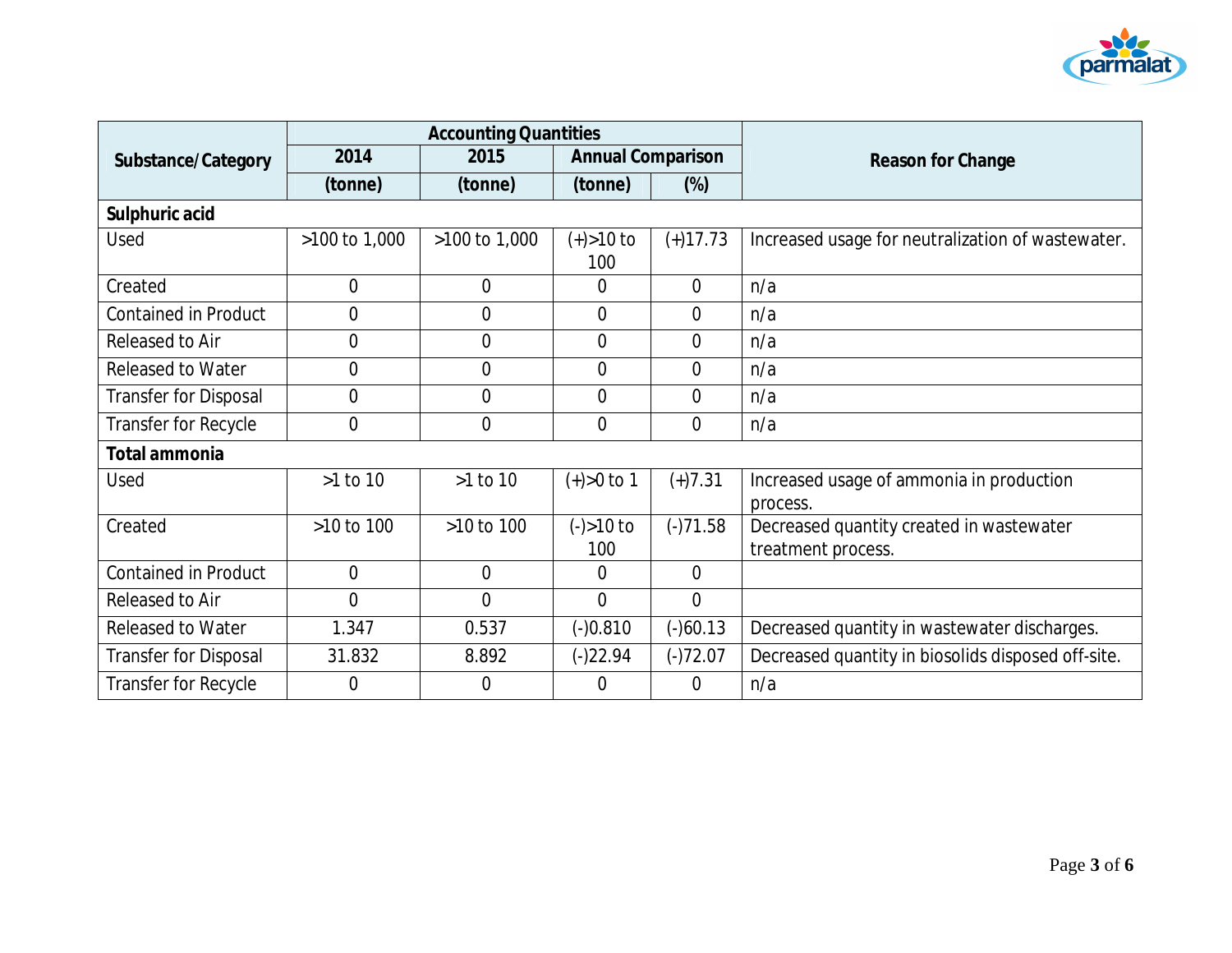

|                              | <b>Accounting Quantities</b> |                |                          |                |                                                               |
|------------------------------|------------------------------|----------------|--------------------------|----------------|---------------------------------------------------------------|
| Substance/Category           | 2014                         | 2015           | <b>Annual Comparison</b> |                | Reason for Change                                             |
|                              | (tonne)                      | (tonne)        | (tonne)                  | $(\%)$         |                                                               |
| Total phosphorus             |                              |                |                          |                |                                                               |
| Used                         | $>10$ to $100$               | >10 to 100     | $(-) > 10$ to<br>100     | $(-)65.44$     | Decreased usage of phosphorous in production<br>process.      |
| Created                      | $\theta$                     | $\overline{0}$ | 0                        | $\theta$       | n/a                                                           |
| <b>Contained in Product</b>  | $\overline{0}$               | $\overline{0}$ | $\overline{0}$           | $\Omega$       | n/a                                                           |
| Released to Air              | $\overline{0}$               | $\Omega$       | $\overline{0}$           | $\Omega$       | n/a                                                           |
| <b>Released to Water</b>     | 0.083                        | 0.088          | $(+)0.005$               | $(+)6.02$      | Increased quantity of phosphorus in wastewater<br>discharges. |
| <b>Transfer for Disposal</b> | 54.95                        | 18.93          | $(-)36.02$               | $(-)65.55$     | Decreased quantity in biosolids disposed off-site.            |
| <b>Transfer for Recycle</b>  | $\overline{0}$               | $\Omega$       | 0                        | $\overline{0}$ |                                                               |
| $PM_{10}$                    |                              |                |                          |                |                                                               |
| Created                      | >10 to 100                   | >10 to 100     | $(+) > 1$ to<br>10       | $(+)9.44$      | Increased run time of bagging stations.                       |
| Released to Air              | 4.7                          | 5.02           | $(+)0.323$               | $(+)6.88$      | Increased run time of dust collection equipment.              |
| PM <sub>2.5</sub>            |                              |                |                          |                |                                                               |
| Created                      | >10 to 100                   | >10 to 100     | $(+) > 1$ to<br>10       | $(+)8.98$      | Increased run time of bagging stations.                       |
| Released to Air              | 4.2                          | 4.55           | $(+)0.328$               | $(+)7.77$      | Increased run time of dust collection equipment.              |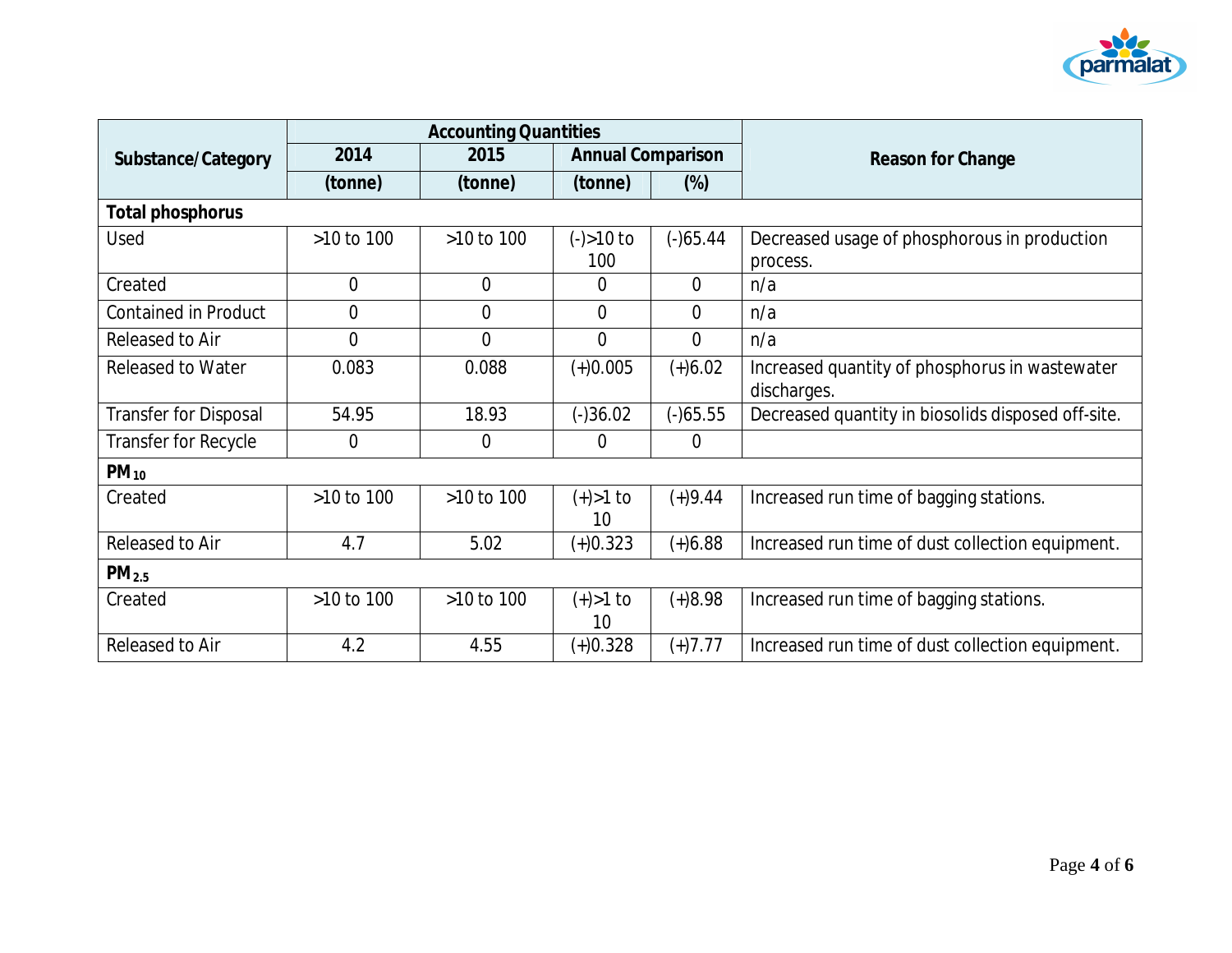

### **C. TOXIC SUBSTANCE REDUCTION PLANNING**

## **Objectives & Targets**

| Substance        | Objectives & Targets                                                                                   | <b>Reduction Option Progress</b>                    |
|------------------|--------------------------------------------------------------------------------------------------------|-----------------------------------------------------|
| Nitric acid      | While Parmalat Canada Inc. has not identified any<br>reduction options as technically and economically | No reduction options to be implemented.             |
|                  | feasible, the facility will continue to monitor industry                                               |                                                     |
|                  | standards for the use of nitric acid in CIP systems.                                                   |                                                     |
|                  | Sulphuric acid reductions will be achieved by reducing                                                 | Due to issues with the efficiency of the wastewater |
|                  | the amount of water that is stored in the on-site                                                      | treatment plant, we were unable to implement the    |
| Sulphuric acid   | storage lagoons where the pH rises, requiring the use                                                  | steps described in the plan.                        |
|                  | of more sulphuric acid to reduce the pH prior to                                                       |                                                     |
|                  | discharge.                                                                                             |                                                     |
|                  | While Parmalat Canada Inc. has not identified any                                                      | No reduction options to be implemented.             |
| Total ammonia    | reduction options as technically and economically                                                      |                                                     |
|                  | feasible, the facility will continue to monitor industry                                               |                                                     |
|                  | standards for neutralizing agents.                                                                     |                                                     |
| Total phosphorus | While Parmalat has not identified any technically or                                                   | No reduction options to be implemented.             |
|                  | economically feasible options for the reduction of                                                     |                                                     |
|                  | phosphorus, the facility will continue on-going efforts                                                |                                                     |
|                  | to reduce the amount of phosphorus that enters the                                                     |                                                     |
|                  | environment and to support efforts to mitigate the                                                     |                                                     |
|                  | impacts of phosphorus in the South                                                                     |                                                     |
|                  | Nation Watershed.                                                                                      |                                                     |